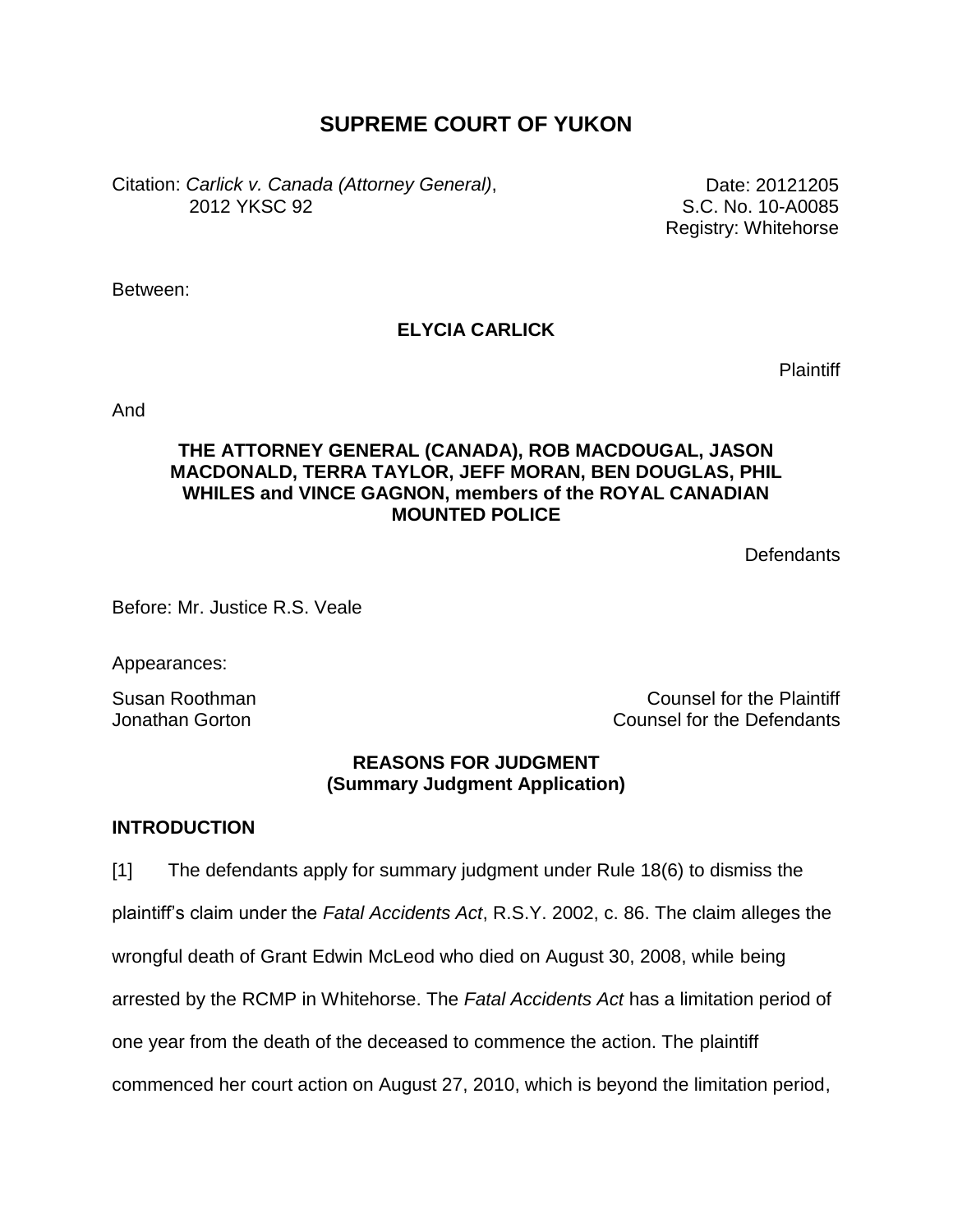unless the discoverability rule applies to extend the period. If this rule applies, the oneyear limitation period would not begin until the material facts underlying the cause of action were reasonably discoverable.

[2] For the reasons that follow, I have concluded the rule of discoverability may apply to the *Fatal Accidents Act*, although a determinative ruling on this issue is not appropriate in the context of a summary judgment application. However, I have also found that the material facts upon which this cause of action is based were discoverable by reasonable diligence within the one-year limitation period from Mr. McLeod's death, and the discoverability rule does not assist the plaintiff in any event. I find the plaintiff's wrongful death claim is statute-barred.

[3] The claim for misfeasance in public office remains, as it was not part of this application for summary judgment.

#### **BACKGROUND**

[4] Grant Edwin McLeod died on August 30, 2008, while being arrested by the RCMP in Whitehorse. The plaintiff, the daughter of Mr. McLeod, alleges that the RCMP "restrained Mr. McLeod inappropriately, with excessive and deadly force under the circumstance, strangled him and failed to provide timely first aid care …" The plaintiff commenced her claim under the *Fatal Accidents Act* on August 27, 2010.

[5] Section 8(4) of the *Fatal Accidents Act* sets a limitation period of one year from the date of death:

> 8(4) Except if it is expressly declared in another Act that it operates despite this Act, an action, … may be brought under this Act within one year after the death of the deceased, … no such action shall be brought thereafter.

[6] The statutory cause of action is set out in ss. 2(1) and (2) as follows: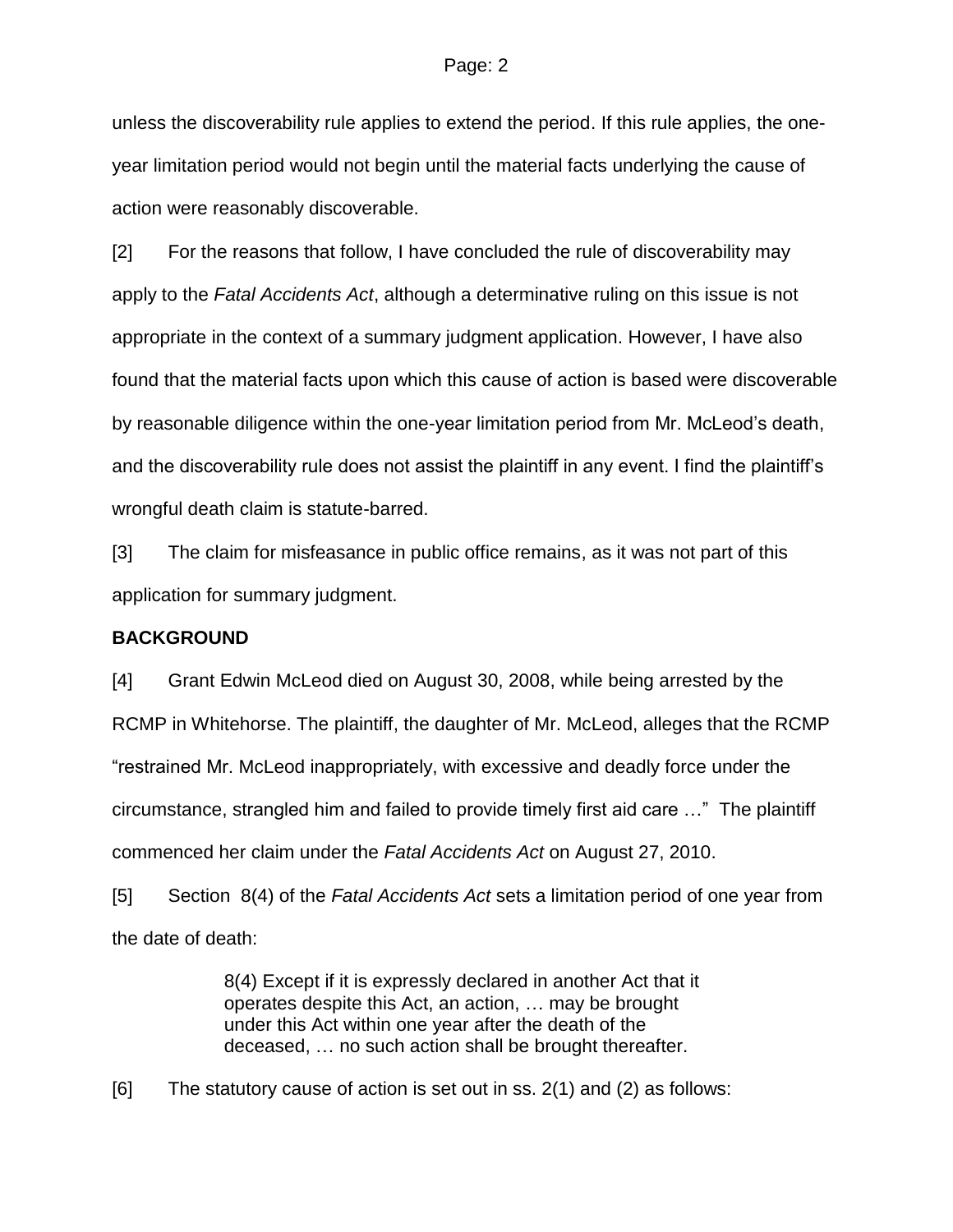2(1) If the death of a person is caused by wrongful act, neglect, or default, and the act, neglect, or default is such as would, if death had not ensued, have entitled the deceased to maintain an action and recover damages in respect thereof, the person who would have been liable, if death had not ensued, is liable for damages, despite the death of the deceased, even if the death was caused in circumstances amounting in law to culpable homicide.

(2) Subject to subsection (5), the liability for damages under this section arises on the death of the deceased.

[7] In s. 1 of the *Fatal Accidents Act*, "deceased" means a person whose death has been caused as mentioned in subsection 2(1).

[8] Counsel for the defendants, while not conceding that the rule of discoverability

applies to the one-year statutory limitation period, submits that the cause of action of the

plaintiff ought to have been known, or at the very least, was reasonably discoverable

well within the limitation period of one year. In other words, the defendants say that

even if the rule of discoverability applies, there is no factual basis to apply it.

[9] The RCMP informed the plaintiff of her father's death on September 1, 2008. She

was also provided details from the RCMP news release that stated:

"On Saturday, August 30, 2008, a Whitehorse man died following an altercation with RCMP officers from Whitehorse Detachment."

[10] The news release indicated that Mr. McLeod had been placed under arrest, at which time he resisted the officers and an altercation took place. It was also stated that within minutes of being handcuffed, he went into medical distress. Mr. McLeod became unresponsive and died shortly after at the Whitehorse General Hospital.

[11] Dr. Charles Lee conducted the autopsy on September 3, 2008, and provided his Autopsy Report to the RCMP on November 21, 2008. The Autopsy Report indicated cocaine intoxication as the principal cause of death but stated that pre-existing heart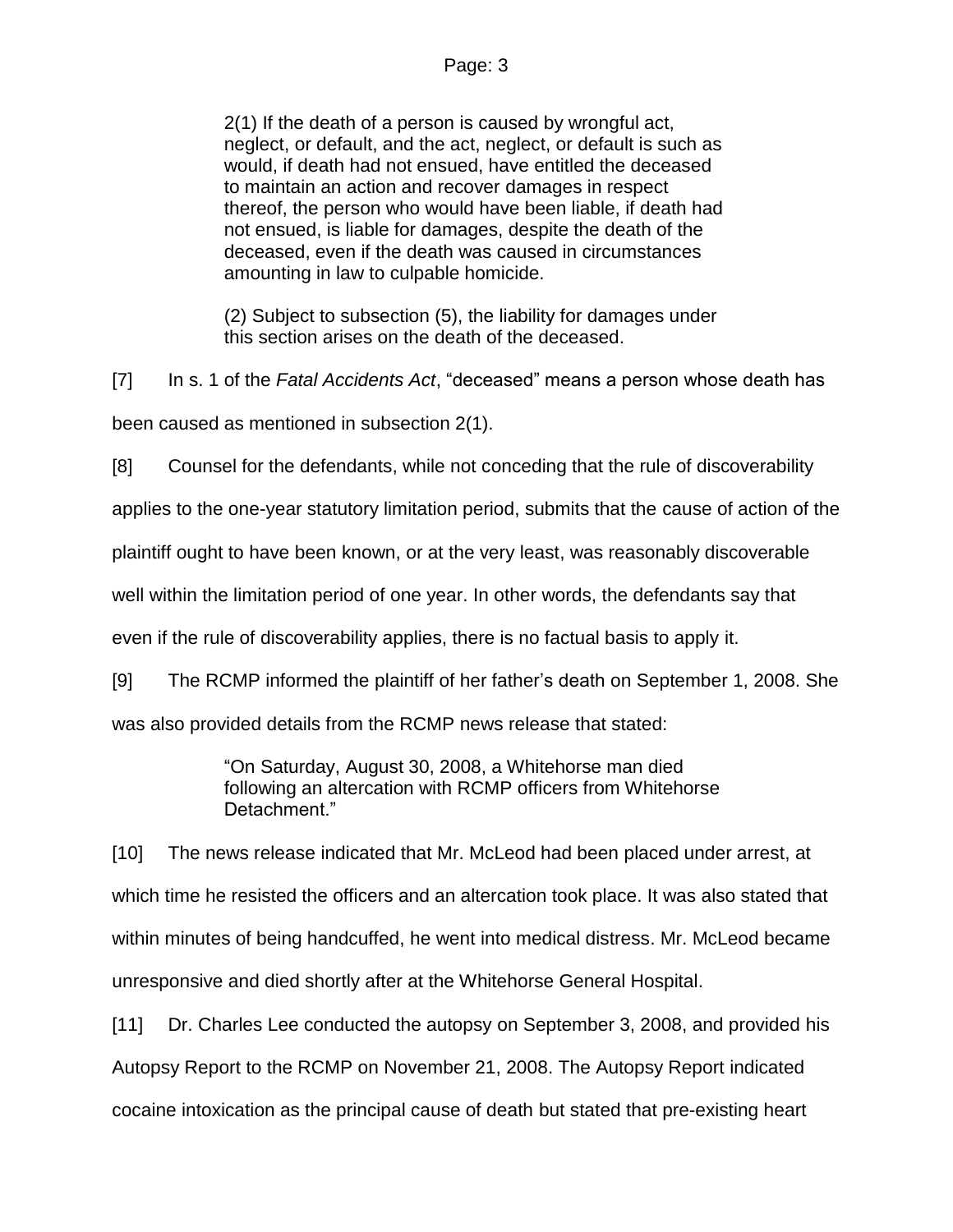disease, acute cocaine intoxication and "the stress of being subdued" were contributing factors. Counsel for the plaintiff received the Autopsy Report from the Coroner in electronic format on July 22, 2009, and hard copy on August 4, 2009.

[12] The Coroner provided counsel for the plaintiff with a vetted copy of the RCMP investigation on July 22, 2009, which included:

- a) A final copy of Dr. Lee's Autopsy Report, which the Coroner had sent to the RCMP on November 21, 2008;
- b) A copy of a document entitled "Time Line of Events", setting out all of the circumstances surrounding the death of Grant McLeod, including the nature of the force used to restrain him;
- c) Copies of statements by all police officers involved in taking Grant McLeod into custody; including reports and statements from the defendants Cpl. Rob MacDougal, Cst. Jason MacDonald, Cst. Terra Taylor, Cst. Jeff Moran, Cst. Ben Douglas, Cst. Phil Whiles, and Cst. Vince Gagnon; and
- d) Copies of statements of civilian witnesses, including statements from attending paramedic Cailin McComb and a report of an interview with the attending ER Physician, Dr. Pronovost.
- [13] The "Commentary" section of the Autopsy Report contains the following:

The circumstances surrounding the death were provided to me by the Yukon Coroner's Preliminary Death Report, and hospital medical records. The autopsy showed numerous minor injuries of the face, neck, and extremities. The neck injuries included neck muscle hemorrhages and a fracture of the right laryngeal horn, consistent with neck compression. This could be due to use of a neck hold. Scattered petechiae in the eyes were noted. The airway itself was patent, with no swelling or hemorrhage of the mucosal surfaces. Most of the facial injuries were located on the prominences of the face, typical of striking a flat surface such as a wall or floor.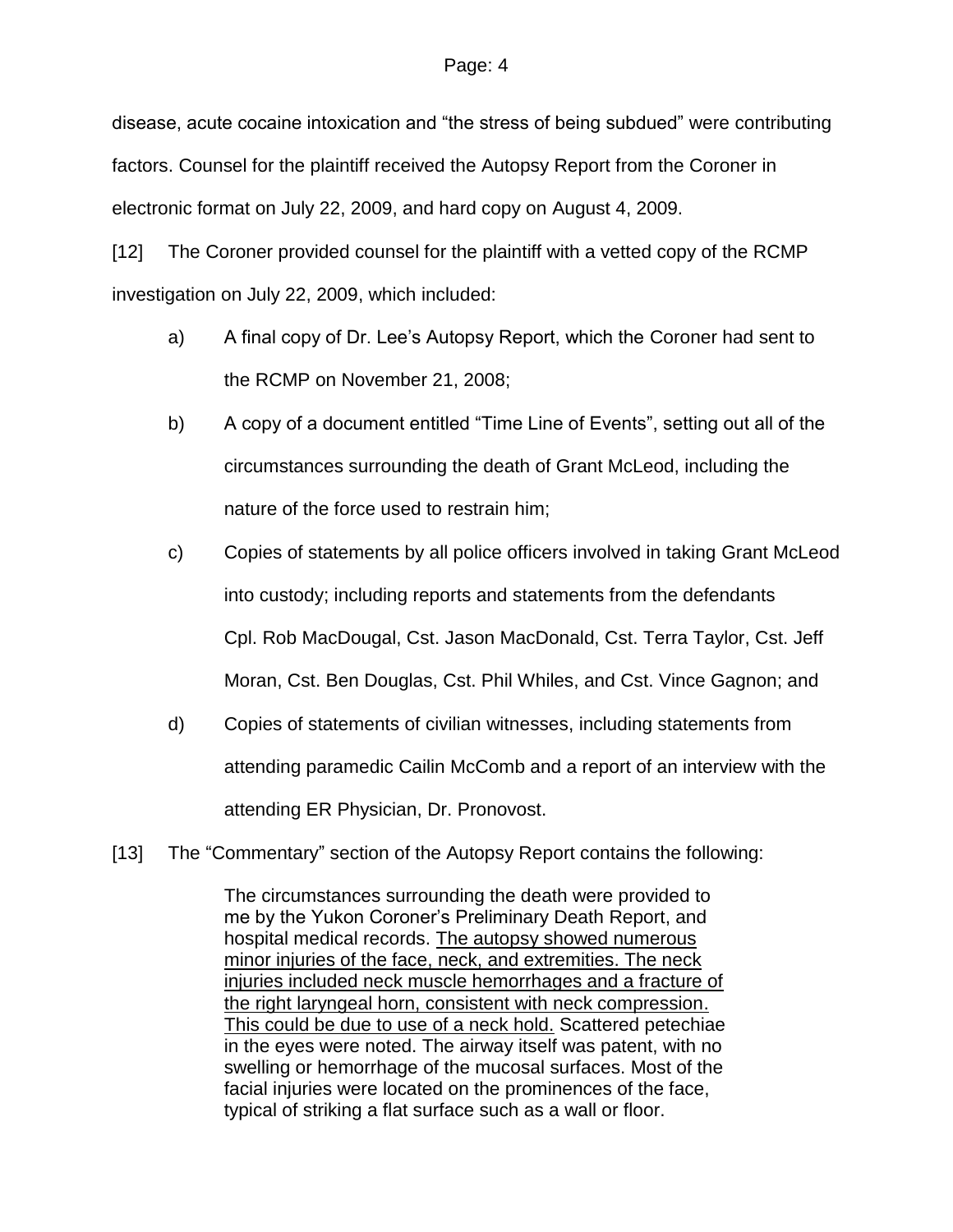Overall, many of the injuries are consistent with being in an altercation, and are not life-threatening. Other external findings noted were extensive needle tracks on the arms and legs, consistent with chronic intravenous drug abuse.

…

Cocaine is a powerful vasoconstrictor and stimulant, and can lead to critical ischemia of the organs including the heart. The presence of fibrosis in the heart is consistent with previous ischemic injury due to chronic cocaine use. Such fibrosis would place him at increased risk of sudden death. The combination of the pre-existing heart disease, acute cocaine intoxication, and the stress of being subdued all likely contributed to his death. However, since all of these were as a result of his cocaine intoxication, the underlying cause of death is cocaine intoxication. (my emphasis)

[14] Counsel for the plaintiff submits that the earliest that the circumstances of

Mr. McLeod's wrongful death were discoverable was during the coroner's inquest held on September 14 – 18, 2009, when she learned the details of the RCMP arrest of Mr. McLeod. The RCMP evidence at the coroner's inquest indicated that Mr. McLeod was placed in a prone position with one RCMP member on Mr. McLeod's back, one member placing his knee on Mr. McLeod's head and a third member placing his knee on his right shoulder. The arrest also included a neck hold and three applications of the carotid control technique, which involved putting pressure on Mr. McLeod's carotid arteries in his neck to subdue him.

[15] Counsel for the plaintiff was retained to act on behalf of Mr. McLeod's family at the inquest. The affidavit of a lawyer from the same office indicates counsel for the plaintiff was acting for the family in May 2009 but does not indicate the date or nature of the retainer. There is no affidavit from the plaintiff.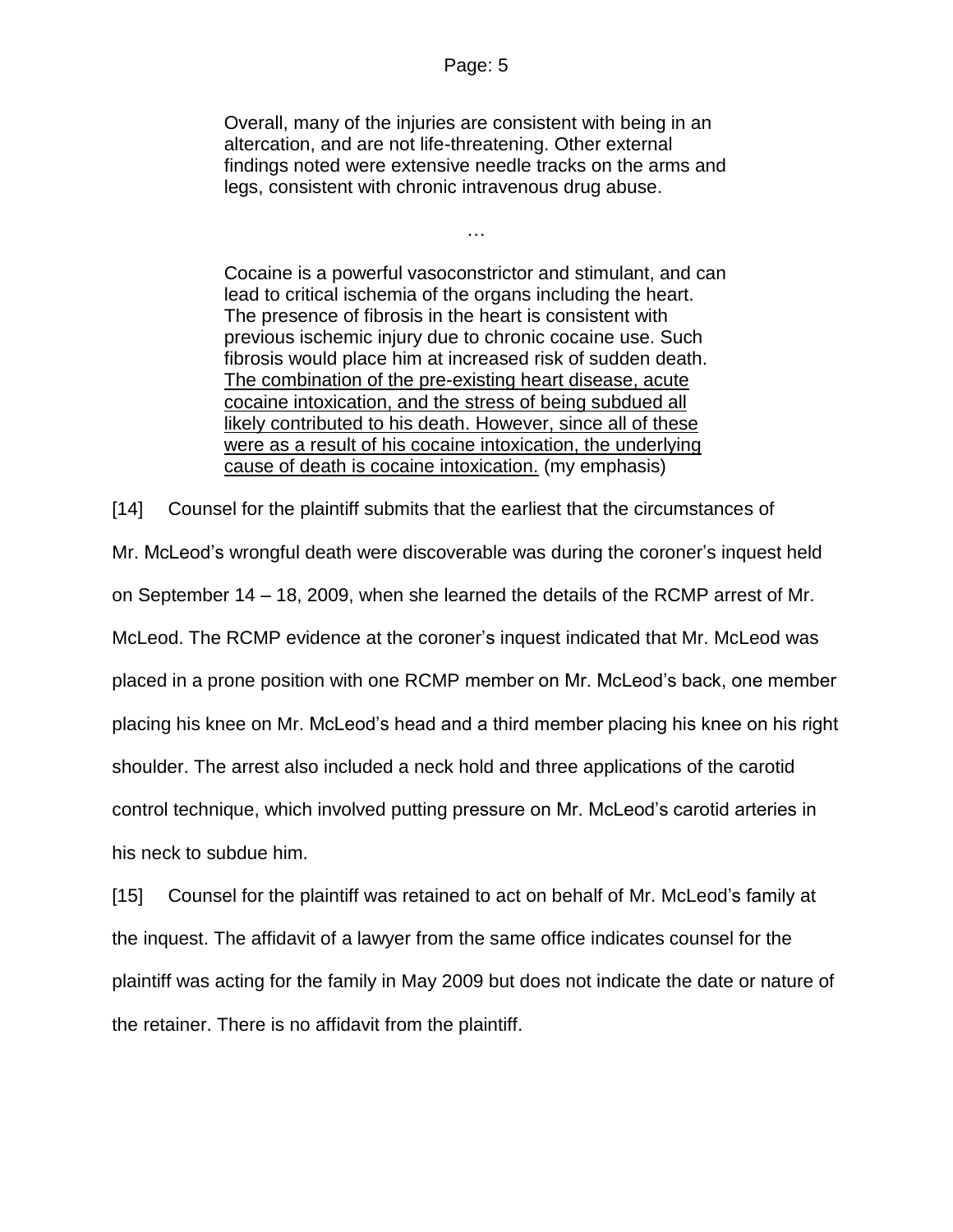[16] Counsel for the plaintiff also stated that she did not receive instructions from the plaintiff to proceed with further investigation into the death until after the inquest had concluded.

[17] Counsel for the plaintiff first contacted Dr. John Butt, a forensic pathologist on October 7, 2009, after the inquest. On June 9, 2010, counsel for the plaintiff e-mailed Dr. Butt the following: "Please let me know when the report will be ready – we are moving closer to the limitation date in August 2010." Dr. Butt's oral opinion became available on August 5, 2010. The written report of Dr. Butt dated May 21, 2011, concluded that:

the cause of death of Grant McLeod was:

1a. Restraint related death with excited delirium (due to) b. Cocaine toxicity.

[18] For the purposes of this application for summary judgment there are four undisputed facts:

- 1. Without the application of the rule of discoverability, the statutory one-year limitation period expired August 30, 2009.
- 2. The Statement of Claim was filed on August 27, 2010.
- 3. Counsel for the plaintiff received the Coroner's electronic disclosure on July 22, 2009, which included the statements of RCMP and civilian witnesses, and the Time Line of Events.
- 4. On August 4, 2009, counsel for the plaintiff received the hard copy of the Autopsy Report, Toxicology Report and medical information on Grant McLeod.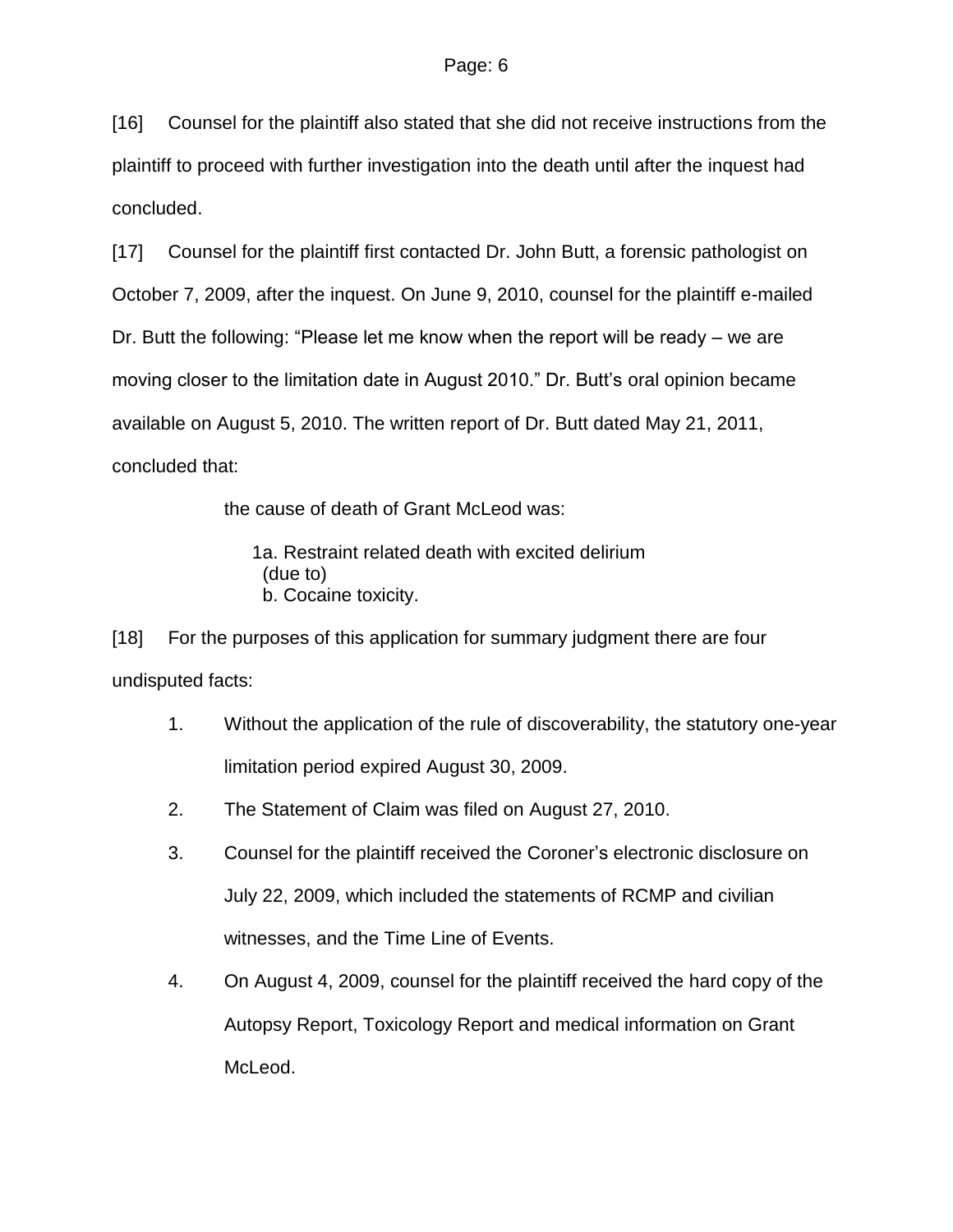[19] I note that the Statement of Defence, filed November 2, 2010, pleads that the action is statute-barred by s. 8(4) of the *Fatal Accidents Act*. The Amended Statement of Claim, filed March 1, 2012, adds a new cause of action but does not plead the rule of discoverability or include any facts that would support the application of the rule.

### **ISSUES**

[20] There are two issues to be determined:

- 1. Does the rule of discoverability apply to the *Fatal Accidents Act*?
- 2. If the rule of discoverability applies, do the undisputed facts permit the application of the rule in this summary judgment application?

## **ANALYSIS**

## **Issue # 1: Does the rule of discoverability apply to the** *Fatal Accidents Act***?**

[21] In *Peixeiro v. Haberman*, [1997] 3 S.C.R. 549, the Supreme Court of Canada reaffirmed that discoverability is a general rule applied to avoid the injustice of precluding an action before the person is able to raise it. On the facts of *Peixeiro*, the injured party's claim was not discoverable until he first learned from his doctor that he had a herniated disc. Major J., at para 37, adopted Twaddle J.A.'s statement in *Fehr v. Jacob* (1993), 14 C.C.L.T. (2<sup>nd</sup>) 200 (Man. C.A.):

> [37] ... that the discoverability rule is an interpretive tool for the construing of limitations statutes which ought to be considered each time a limitations provision is in issue:

In my opinion, the judge-made discoverability rule is nothing more than a rule of construction. Whenever a statute requires an action to be commenced within a specified time from the happening of a specific event, the statutory language must be construed. When time runs from "the accrual of the cause of action" or from some other event which can be construed as occurring only when the injured party has knowledge of the injury sustained, the judge-made discoverability rule applies.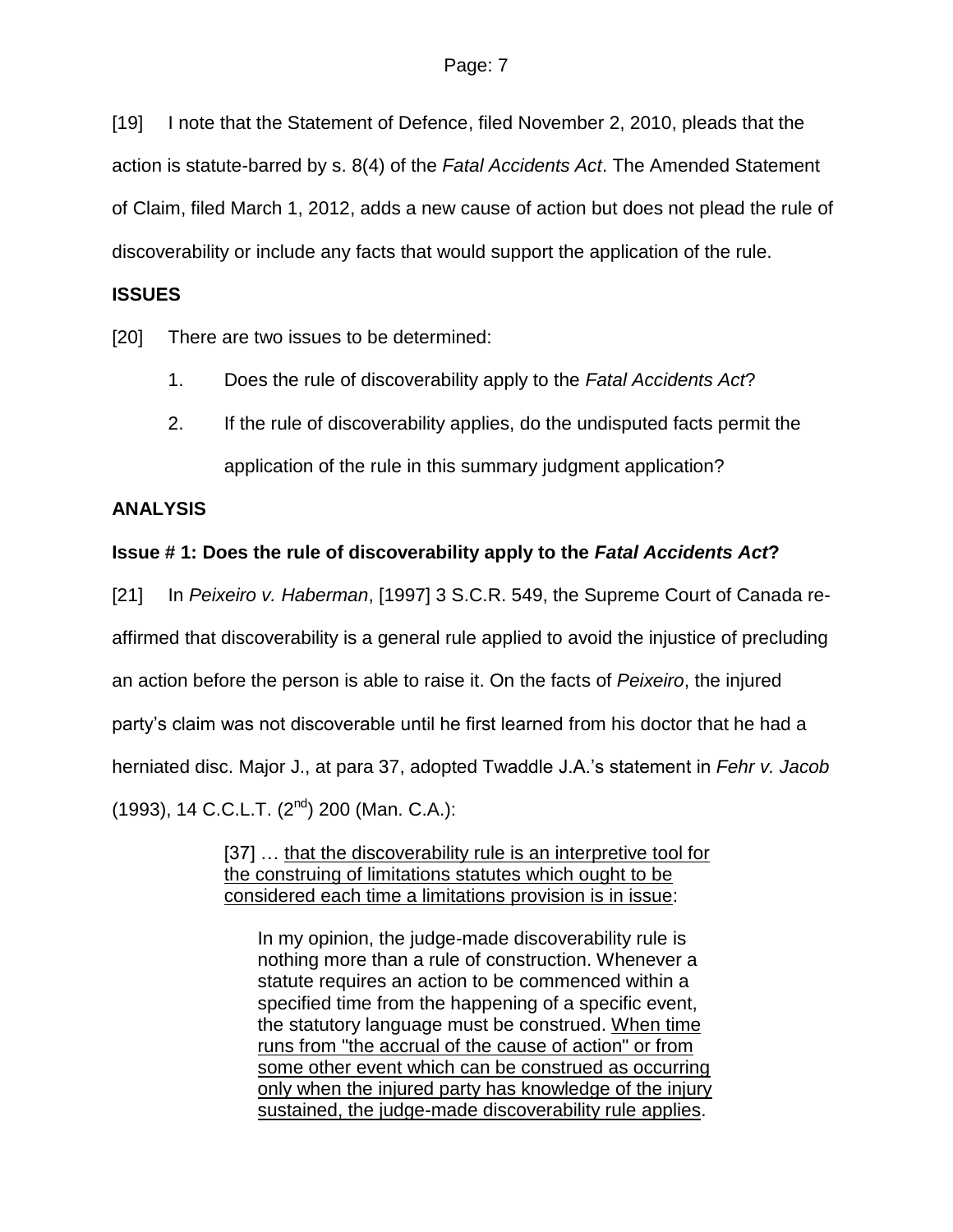But, when time runs from an event which clearly occurs without regard to the injured party's knowledge, the judge-made discoverability rule may not extend the period the legislature has prescribed. (my emphasis)

[22] It was argued before the Supreme Court of Canada that the statute ousted the rule of discoverability by using the words "damages were sustained" rather than "cause of action arose." Major J., at para. 38, dismissed this interpretation as "a distinction without a difference" and said that it would require "clearer language to displace the

general rule of discoverability."

[23] The Supreme Court of Canada also made it clear that the principle of diligence in

discovering the cause of action must be considered as well as the principle of certainty

for the defendant to know when the limitation period has expired. Major J., at para. 18,

stated:

It was conceded that at common law ignorance of or mistake as to the extent of damages does not delay time under a limitation period. The authorities are clear that the exact extent of the loss of the plaintiff need not be known for the cause of action to accrue. Once the plaintiff knows that some damage has occurred and has identified the tortfeasor (see Cartledge v. E. Jopling & Sons Ltd., [1963] A.C. 758 (H.L.), at p. 772 per Lord Reid, and July v. Neal [\(1986\), 57 O.R.](http://www.lexisnexis.com/ca/legal/search/runRemoteLink.do?langcountry=CA&linkInfo=F%23CA%23OR2%23decisiondate%251986%25sel2%2557%25year%251986%25page%25129%25sel1%251986%25vol%2557%25&risb=21_T16039369265&bct=A&service=citation&A=0.9595212807262975)  [\(2d\) 129](http://www.lexisnexis.com/ca/legal/search/runRemoteLink.do?langcountry=CA&linkInfo=F%23CA%23OR2%23decisiondate%251986%25sel2%2557%25year%251986%25page%25129%25sel1%251986%25vol%2557%25&risb=21_T16039369265&bct=A&service=citation&A=0.9595212807262975) (C.A.)), the cause of action has accrued. Neither the extent of damage nor the type of damage need be known. To hold otherwise would inject too much uncertainty into cases where the full scope of the damages may not be ascertained for an extended time beyond the general limitation period. (my emphasis)

[24] *Waschkowski v. Hopkinson Estate* (2000), 47 O.R. (3d) 370 (C.A.) is a case where the discoverability rule did not apply. In *Waschkowski,* the Court was considering s. 38(3) of the *Trustee Act,* which required that actions for all torts or injuries to the person or property of the deceased "shall not be brought after the expiration of two years from the death of the deceased".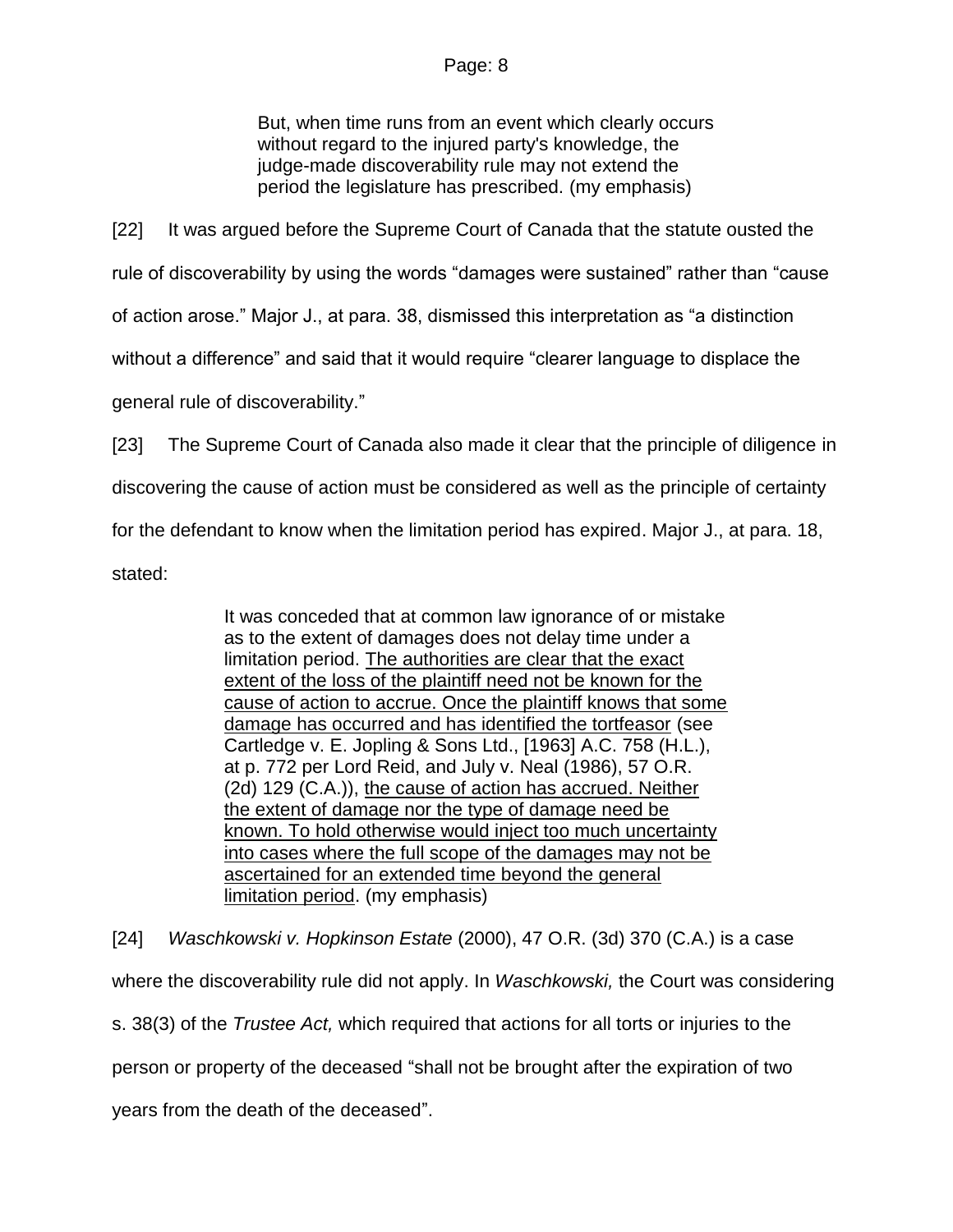## [25] Abella J.A., as she then was, stated the following at para. 8:

In s. 38(3) of the Trustee Act, the limitation period runs from a death. Unlike cases where the wording of the limitation period permits the time to run, for example, from "when the damage was sustained" (Peixeiro) or when the cause of action arose (Kamloops), there is no temporal elasticity possible when the pivotal event is the date of a death. Regardless of when the injuries occurred or matured into an actionable wrong, s. 38(3) of the Trustee Act prevents their transformation into a legal claim unless that claim is brought within two years of the death of the wrongdoer or the person wronged. (my emphasis)

[26] In contrast, the case of *Burt v. LeLacheur*, 2000 NSCA 90, applied the rule of

discoverability to s. 10 of the Nova Scotia *Fatal Injuries Act*, whose ss. 3 and 10 are

similar, but not identical to the Yukon's ss. 2(1) and 8(4) of the *Fatal Accidents Act*. In

*Burt*, the daughter of the deceased, the latter having been killed in a motor vehicle

accident in 1972, commenced an action in 1997 against the actual driver, when she

discovered that the deceased had not been driving the vehicle. Section 10 of the *Fatal* 

*Injuries Act* states:

Not more than one action shall lie for and in respect to the same subject-matter of complaint and every such action shall be commenced within twelve months after the death of the deceased person.

[27] Chapman J.A., after reviewing *Peixeiro* and *Waschowski* stated at para. 44 of

*Burt*:

On the true construction of s. 10 of the Fatal Injuries Act, time does not run from a fixed point unconnected to the cause of action created by s. 3, but from the plaintiff's knowledge, reasonably presumed, of its essential elements a wrongful death caused by the defendant. It would be an injustice if a claimant could be barred before acquiring knowledge of the wrongdoer's identity. Thus before time runs, the claimant must have sufficient knowledge of the death in question to put him or her on inquiry as to whether it was a wrongful death. The precise amount of knowledge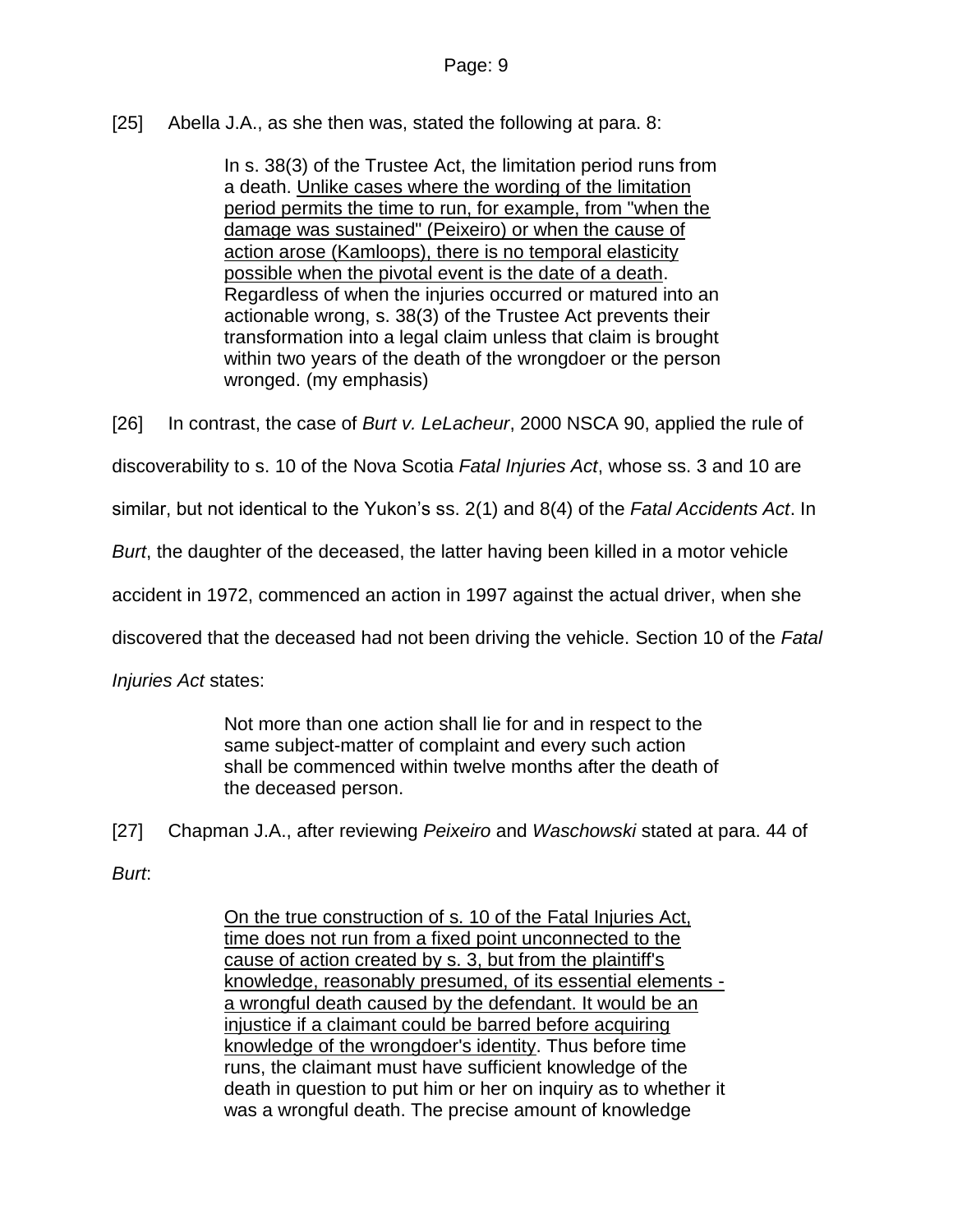necessary to trigger the running of time must be determined by the trial judge who applies the legislation, using the discoverability rule, to the facts as found. Here there is a real issue whether the claimants discovered or should have discovered the identity of a possible tortfeasor. … (my emphasis)

[28] However, in *Ryan v. Moore*, 2005 SCC 38, at para. 27, Bastarache J. did not

apply the rule of discoverability to the *Survival of Actions Act*:

Pursuant to the *Survival of Actions Act*, the limitation period is triggered by the death of the defendant or the granting by a court of the letters of administration or probate. The section is clear and explicit: time begins to run from one of these two specific events. The Act does not establish a relationship between these events and the injured party's knowledge. I agree with the appellants that knowledge is not a factor: the death or granting of the letters occurs regardless of the state of mind of the plaintiff. We face here a situation in respect of which, as recognized by this Court in *Peixeiro*, the judge-made discoverability rule does not apply to extend the period the legislature has prescribed. Thus, I agree with the Court of Appeal that by using a specific event as the starting point of the "limitation clock", the legislature was displacing the discoverability rule in all the situations to which the *Survival of Actions Act* applies. (my emphasis)

[29] Bastarache J., at para. 30, made direct reference to *Burt* and stated that the

reasoning in the *Burt* case cannot be applied to *Ryan* for the following reason:

In *Burt*, the death of a person for which an action can be brought under the *Fatal Injuries Act* does not merely refer to the time of death as provided in the *Survival of Actions Act*, but to a "wrongful death". It is not an event totally unrelated to the accrual of the cause of action. Hence, the death of the person there is in fact a "constituent elemen[t] of the cause of action", contrary to the present case.

[30] It need not be stated here with absolute certainty whether the rule of

discoverability does or does not apply to the Yukon *Fatal Accidents Act*. The role of the

chambers judge on a summary judgment application is limited to determining whether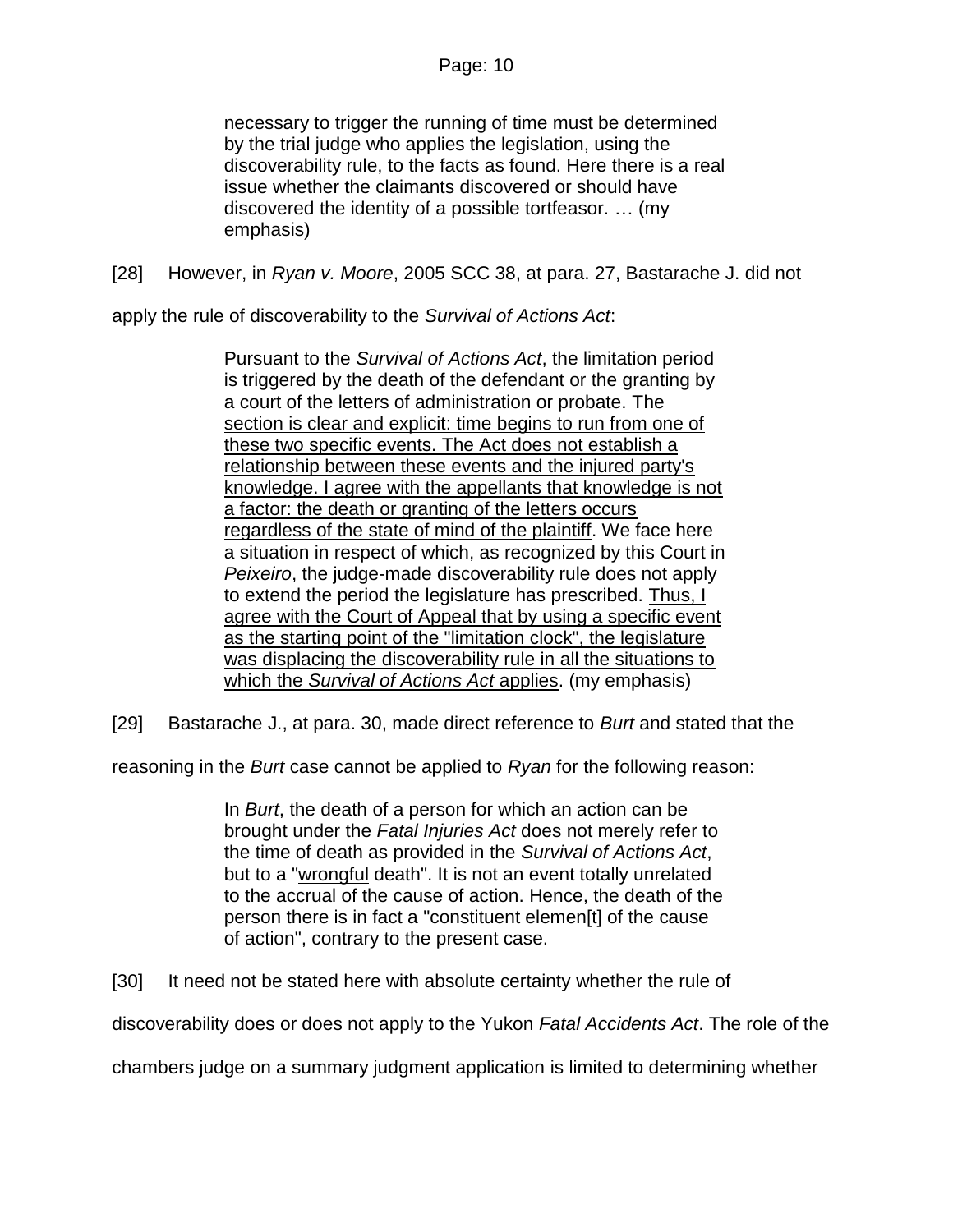there is a *bona fide* triable issue. I am satisfied that the rule of discoverability is a *bona fide* issue for trial, assuming that there are facts to support its application.

[31] I am assisted in reaching this conclusion by *Norn v. Stanton Regional Hospital*,

[1998] N.W.T.R. 355 (S.C.), where Vertes J. dismissed an application by a defendant

seeking summary judgment on the basis that the plaintiff's action was commenced

beyond the two-year limitation period found in s. 6(2) of the Northwest Territories *Fatal* 

*Accidents Act.* That section is similar to s. 10 of the Nova Scotia *Fatal Injuries Act* and

s. 8(4) of the Yukon's *Fatal Accidents Act*. Vertes J. decided that it was undesirable to

reach a definitive answer about the application of the discoverability rule on an

application for summary judgment. In other words, the plaintiff's claim should proceed to

trial to determine the application of the discoverability rule.

[32] There is a further element that was unique to the *Norn* case and relevant here.

Vertes J. stated at para. 21:

The plaintiffs allege that the facts relating to Ms. Norn's death were concealed from them. They say that they did not learn that they may have a cause of action until after the coroner's inquest which, of course, did not take place until after expiry of the two year period. There is some evidence offered in support of this allegation.

[33] Similarly, in *Estate of Malik et al v. Estate of Sidat and Malik et al v. Security National Insurance Company*, 2009 YKSC 43, Groberman J., sitting as a deputy judge in this court, declined to definitively decide whether discoverability applied to the Yukon's *Fatal Accidents Act*. In that case, Khalid Malik died on July 24, 2006, in a motor vehicle accident. The defendant, Noaman Sidat, who also died in the accident, was alleged to have been the driver. An action was not brought until February 15, 2008. Groberman J. reviewed the *Burt* and *Ryan* cases and concluded that, although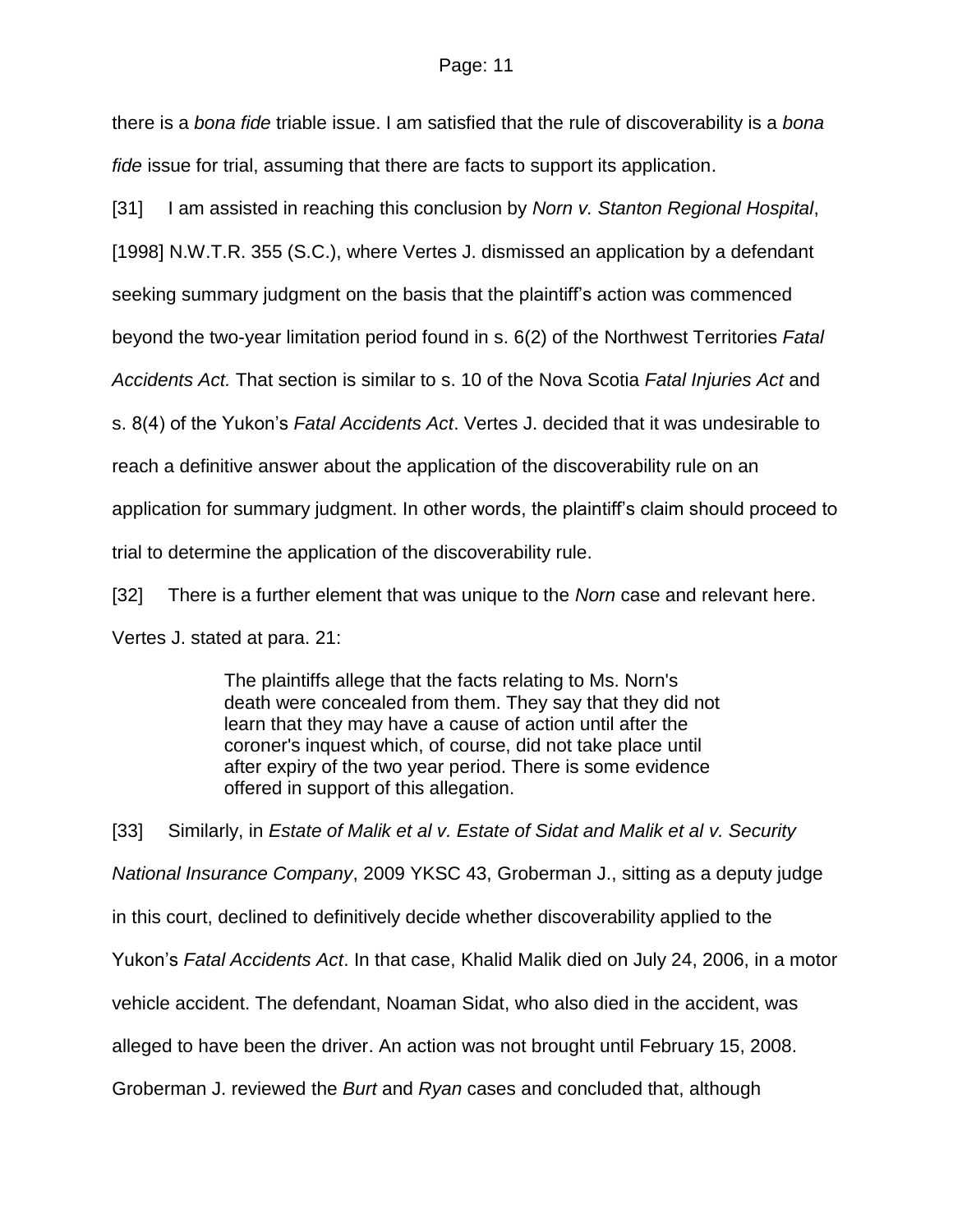discoverability might be read into the *Fatal Accidents Act*, he was not prepared to do so on a Rule 18 summary judgment application on affidavit, as opposed to a Rule 19 application for summary trial, which gives the judge greater latitude and typically has more detailed evidence. Groberman J. stated:

> [22] In my view, the matter being complex and not free from doubt, it is not an appropriate one to be decided under Rule 18. In particular, it seems to me that if there are complex legal issues to be decided, it makes sense that they be decided in the context of either a summary trial under Rule 19 or after trial, so that if the matter is appealed on an issue of law it is appealed together with any other matters that are appealable rather than being dealt with separately. It would be a different matter if the issue was a straightforward issue of law; however, in my view, Rule 18 is not an appropriate vehicle to decide a complex issue of law such as the one that I have before me. (my emphasis)

[34] Nevertheless, Groberman J. concluded that the rule of discoverability case law was sufficient to dismiss the defendant's application to strike the claim under Rule 18. [35] Groberman J. also applied the decision of Gower J. in *Malcolm v. Kushniruk*, 2005 YKSC 51, which decided that in a Rule 18 summary judgment application, the onus is on the plaintiff to demonstrate there is some case to be put forward on the issue of discoverability. In that regard, Groberman J. found the evidence of the plaintiff in *Malik* to be "weak evidence but it is not no evidence" (para. 25). He would have found the evidence insufficient on a summary trial, but in the context of summary judgment, he concluded it was sufficient to dismiss the defendant's application.

[36] Counsel for the defendants submits that the rule of discoverability does not apply

to the *Fatal Accidents Act* and that *Burt* can be distinguished from this case on the basis

of differences in the statutory language. Specifically, the Yukon *Fatal Accidents Act*

includes s. 2(2):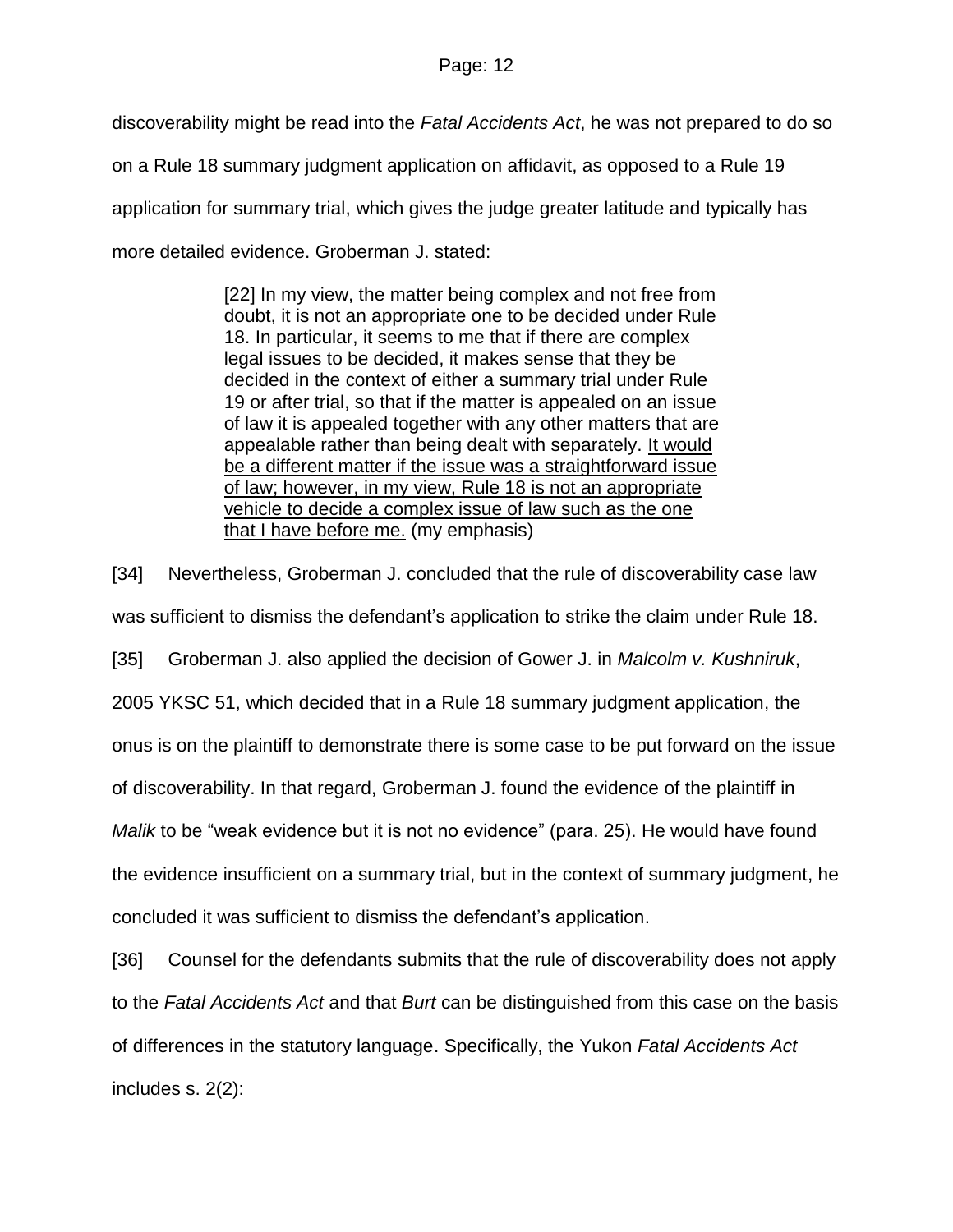(2) Subject to subsection (5), the liability for damages under this section arises on the death of the deceased.

[37] Section 8(4) of the Yukon *Fatal Accidents Act* also repeats the one-year limitation period with the words, "no such action shall be brought thereafter."

[38] Counsel for the defendants submits that this wording provides clarifying language not found in the Nova Scotia *Fatal Injuries Act*, i.e. that liability under the Yukon *Act*  arises on the death of the deceased, the same triggering event for the limitation period set out in s. 8(4).

[39] Counsel for the plaintiff counters that the wording is the same in s. 2(2) and s. 8(4), and notes that the triggering event is "the death of the deceased". By definition in the *Fatal Accidents Act,* "deceased" means a person whose death has been caused as mentioned in subsection 2(1), i.e. wrongfully. Hence, it is submitted that the triggering event requires knowledge on the part of the plaintiff that the death was wrongful, making the limitation period subject to the rule of discoverability.

[40] In my view, to use the words of Major J. in *Peixeiro*, the language in the *Fatal Accidents Act* does not clearly displace the discoverability rule.

[41] I agree that s. 2(2) in the Yukon *Fatal Accidents Act* is not found in the other Fatal Accident statutes but it appears to me to be clarifying the difference between the *Survival of Actions Act,* R.S.Y. 2002, c. 212, which preserves a cause of action that occurred before a death, and the *Fatal Accidents Act,* where the statute creates a cause of action after a wrongful death.

[42] In my view, there is some likelihood that the rule of discoverability applies to the Yukon *Fatal Accidents Act* but it is not appropriate to make a definitive ruling in a summary judgment application.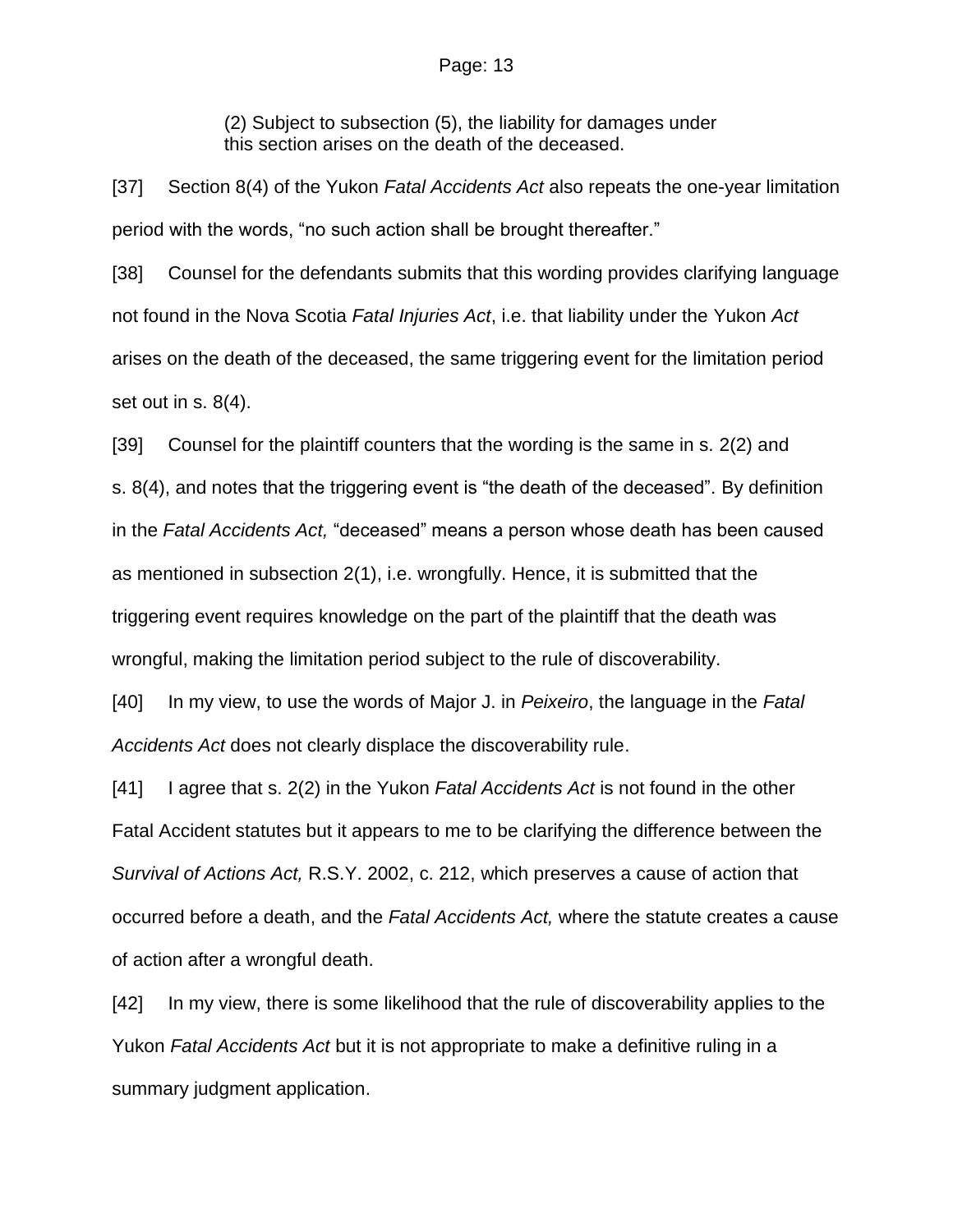# **Issue # 2: If the rule of discoverability applies, do the undisputed facts permit the**

# **application of the rule in this summary judgment application?**

[43] As indicated, this application for summary judgment is brought pursuant to Rule

18(6) of the *Rules of Court* which states:

In an action in which an appearance has been entered, the defendant may, on the ground there is no merit in the whole or part of the claim, apply to the court for judgment on an affidavit setting out the facts verifying the defendant's contention that there is no merit in the whole or part of the claim and stating that the deponent knows of no facts which would substantiate the whole or part of the claim.

[44] In the case of *Canada (Attorney General) v. Lameman,* 2008 SCC 14, the

Supreme Court of Canada set out the procedure for a summary judgment application to

strike claims barred by Alberta's *Limitation of Actions Act*. The struck claims related to

Aboriginal agreements dating back to the 1880s and 1890s. The evidence filed by

Canada indicated that the cause of action would have been clear to the plaintiffs,

exercising due diligence, in the 1970s. The claims were commenced in 2001. The

plaintiffs did not provide any evidence to refute the evidence provided by Canada.

[45] The Court set out the principle that claims which have no chance of success

should not proceed to trial. In para. 10, the Court said:

[10] … The summary judgment rule serves an important purpose in the civil litigation system. It prevents claims or defences that have no chance of success from proceeding to trial. Trying unmeritorious claims imposes a heavy price in terms of time and cost on the parties to the litigation and on the justice system. It is essential to the proper operation of the justice system and beneficial to the parties that claims that have no chance of success be weeded out at an early stage. Conversely, it is essential to justice that claims disclosing real issues that may be successful proceed to trial.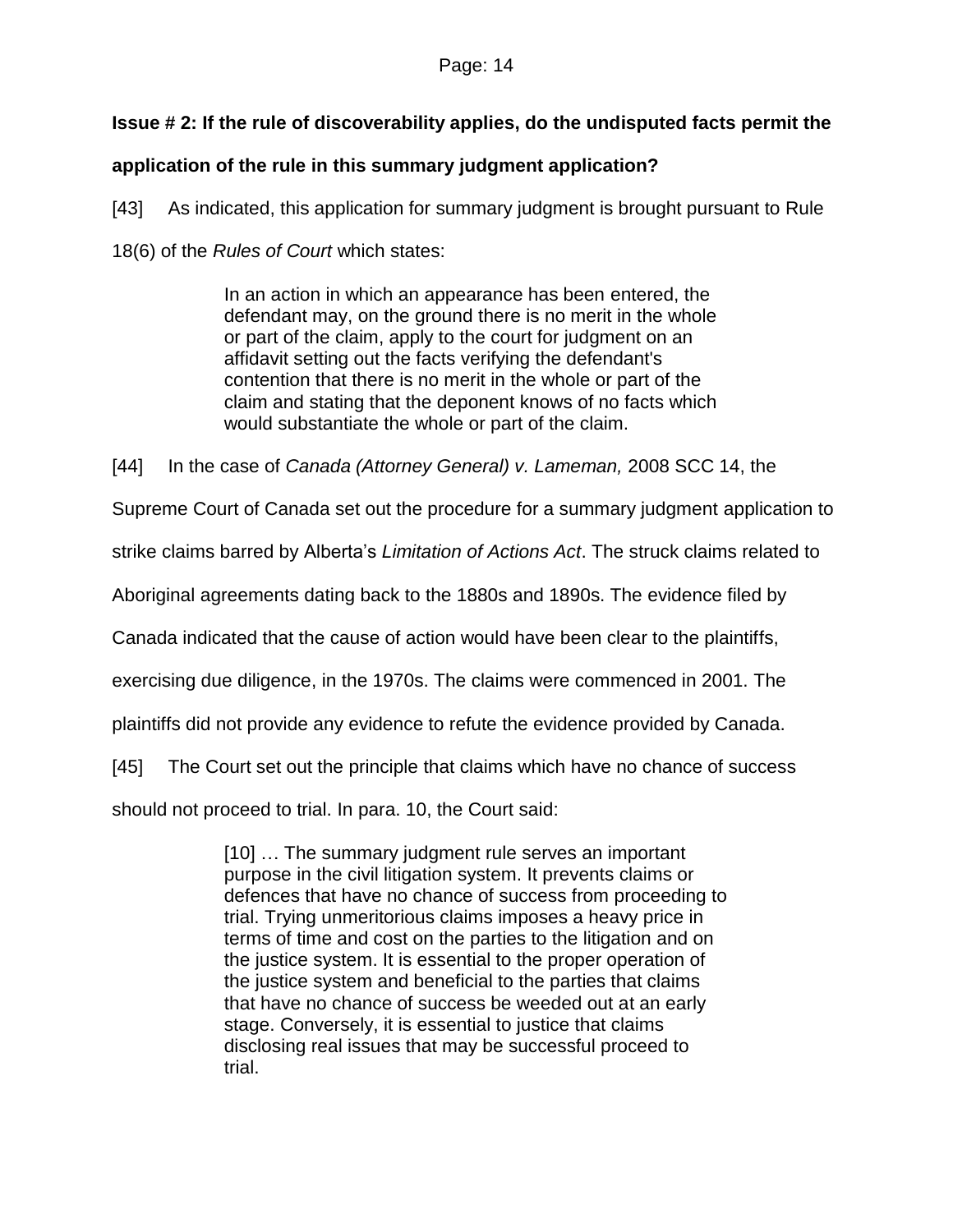[46] In para. 11, the Court states that "the bar on a motion for summary judgment is

high" and sets out the following principles:

- 1. The defendant who seeks summary dismissal bears the evidentiary burden of showing that there is "no genuine issue of material fact requiring trial". The defendant must prove this; it cannot rely on mere allegations or the pleadings. (authorities omitted)
- 2. If the defendant does prove this, the plaintiff must either refute or counter the defendant's evidence, or risk summary dismissal. (authorities omitted)
- 3. Each side must "put its best foot forward" with respect to the existence or non-existence of material issues to be tried. (authorities omitted)
- 4. The chambers judge may make inferences of fact based on the undisputed facts before the court, as long as the inferences are strongly supported by the facts. (authorities omitted) (my emphasis)
- [47] The Court, at para. 16, reiterated that:

The applicable definition of when a cause of action arises was articulated by this Court in Central Trust Co. v. Rafuse, [\[1986\] 2 S.C.R. 147,](http://www.lexisnexis.com/ca/legal/search/runRemoteLink.do?langcountry=CA&linkInfo=F%23CA%23SCR%23sel2%252%25year%251986%25page%25147%25sel1%251986%25vol%252%25&risb=21_T16041310654&bct=A&service=citation&A=0.678405834566829) at p. 224:

... a cause of action arises for purposes of a limitation period when the material facts on which it is based have been discovered or ought to have been discovered by the plaintiff by the exercise of reasonable diligence ... (my emphasis)

[48] As stated in *Peixeiro*, once the plaintiff knows that there is some loss or damage

and has identified the person who caused it, the cause of action has accrued.

[49] The Court, in *Lameman*, made a further comment at para. 19:

We add this. In the Court of Appeal and here, the case for the plaintiffs was put forward, not only on the basis of evidence actually adduced on the summary judgment motion, but on suggestions of evidence that might be adduced, or amendments that might be made, if the matter were to go to trial. A summary judgment motion cannot be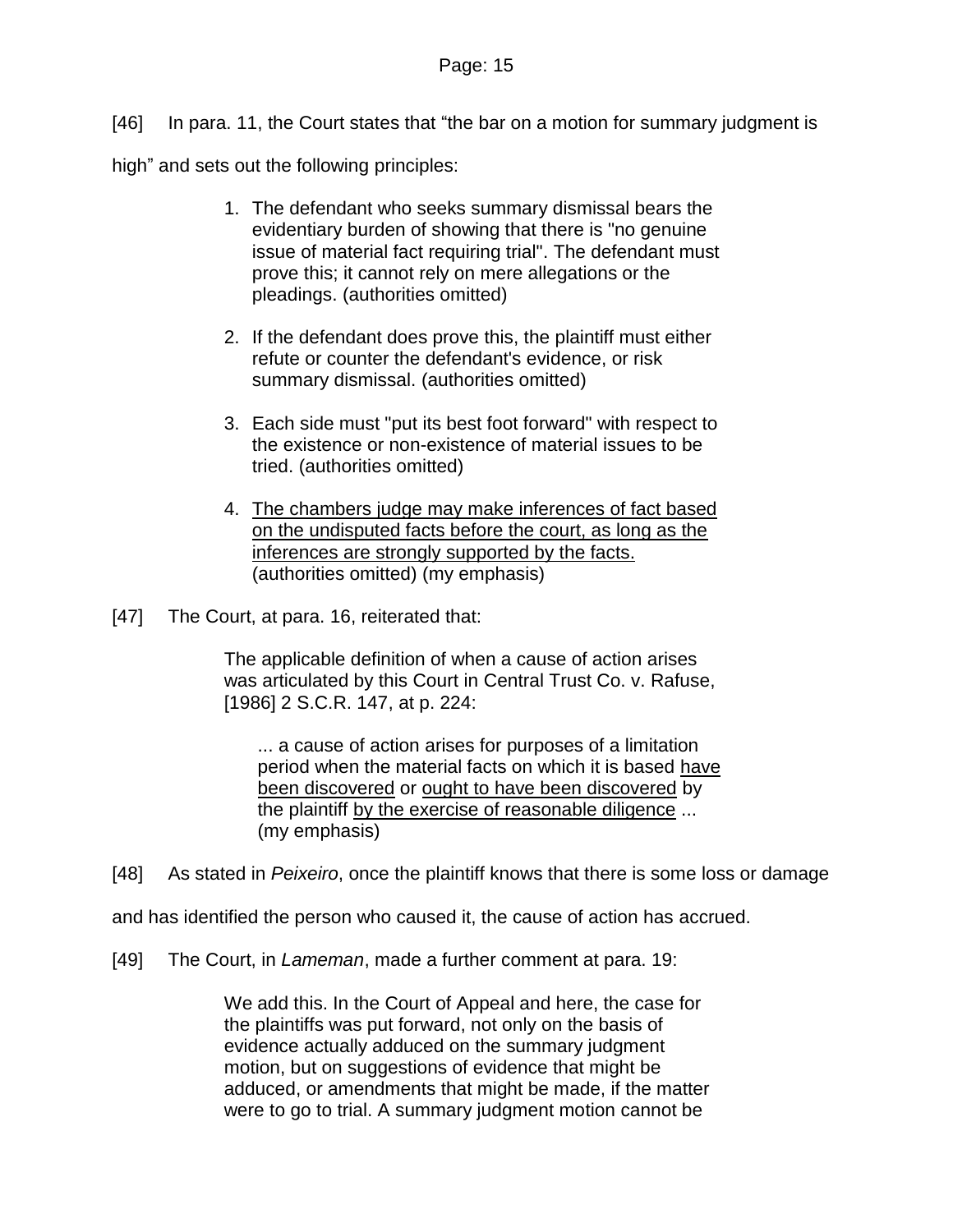defeated by vague references to what may be adduced in the future, if the matter is allowed to proceed. To accept that proposition would be to undermine the rationale of the rule. A motion for summary judgment must be judged on the basis of the pleadings and materials actually before the judge, not on suppositions about what might be pleaded or proved in the future. This applies to Aboriginal claims as much as to any others.

[50] The *Lameman* case, as I read it, requires that the plaintiff "put its best foot

forward" and provide evidence to show that the wrongful death was not reasonably

discoverable before the expiry of the limitation period. The plaintiff must do more than

indicate what evidence may be produced in the trial, and must actually adduce the

evidence on the summary judgment application.

[51] In this court, the practice on a summary judgment application has recently been

set out. *Golden Hill v. Ross Mining Limited and Norman Ross*, 2009 YKSC 80, followed

the decision in *Skybridge Investments Ltd. v. Metro Motors Ltd*, 2006 BCCA 500, and

specifically quoted paras. 10-13 of *Skybridge*:

10 A judge hearing an application pursuant to Rule 18(6) must: examine the pleaded facts to determine which causes of action they may support; identify the essential elements required to be proved at trial in order to succeed on each cause of action; and determine if sufficient material facts have been pleaded to support each element of a given cause of action.

11 If *insufficient* material facts have been pleaded to support every element of a cause of action, then beyond a doubt that cause of action is bound to fail and a defendant bringing an application pursuant to Rule 18(6) will have met the onus to negative the existence of a bona fide triable issue.

12 If *sufficient* material facts have been pleaded to support every element of a cause of action, but one or more of those pleaded material facts are contested, then the judge ruling on a Rule 18(6) application is not to weigh the evidence to determine the issue of fact for the purpose of the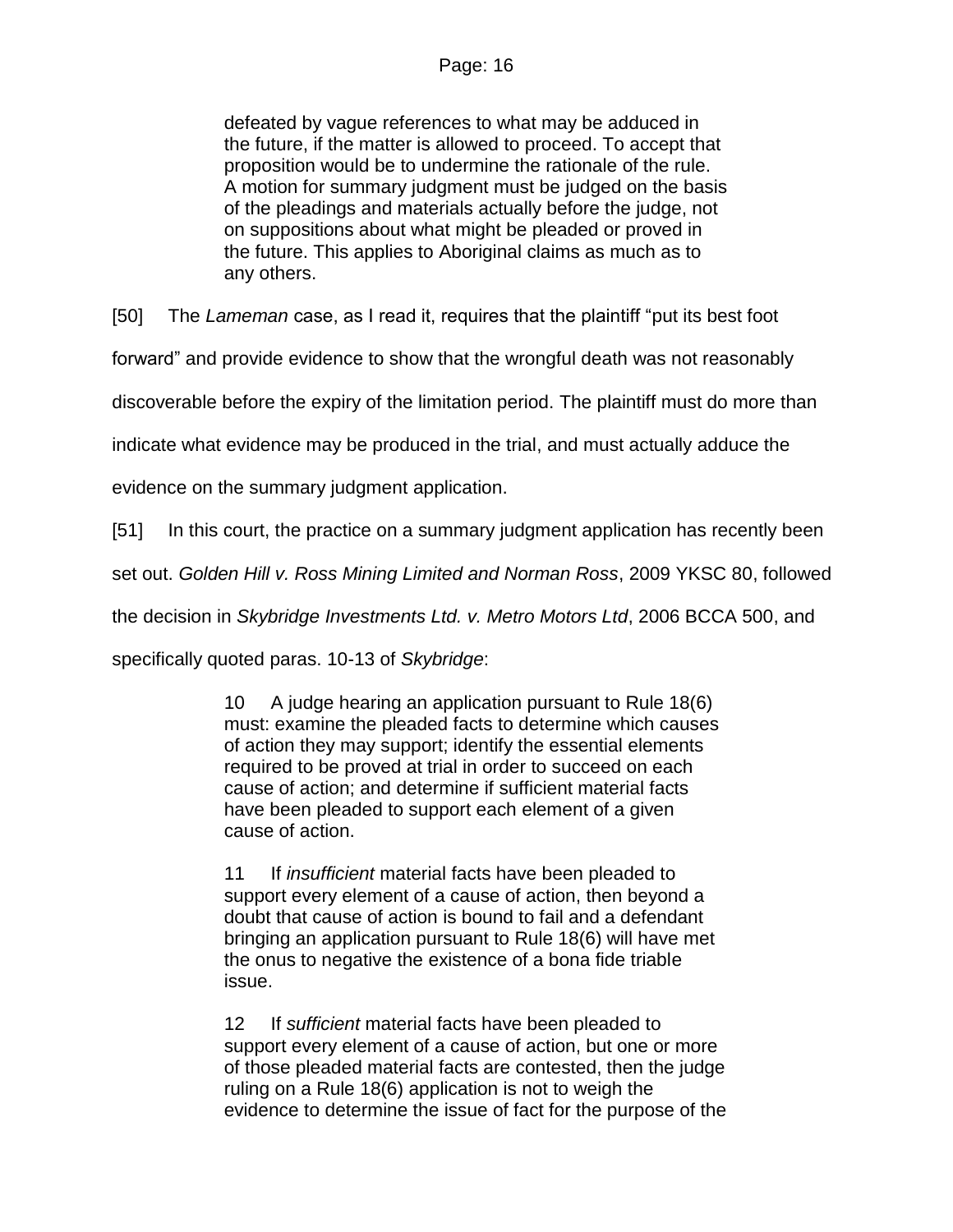application. The judge's function is limited to a determination as to whether a bona fide triable issue arises on the material before the court in the context of the applicable law. If a judge ruling on a Rule 18(6) application must assess and weigh the evidence to arrive at a summary judgment, the "plain and obvious" or "beyond a doubt" test has not been met.

13 On appeal, as on the application in chambers, the question addressed in a Rule 18(6) application of whether there is a bona fide issue to be tried must be decided assuming that the uncontested material facts as pleaded by the plaintiff are true: Van Den Akker v. Naudi, [1997] B.C.J. No. 1649, 1997 CarswellBC 1470 (WeC) (C.A.). (underlined emphasis added; italics in original)

[52] I have concluded that this application for summary judgment should be granted. The plaintiff's claim has been filed out of time and the pleadings neither raise the application of the rule of discoverability nor provide any facts supporting it. The undisputed facts are that the plaintiff's claim was filed just short of two years after Mr. McLeod's death on August 30, 2008. Counsel for the plaintiff received detailed information about the circumstances of his death on July 22, 2009, and again on August 4, 2009, both within the one-year limitation period. Thus, if the rule of discoverability does not apply to s. 8(4) of the *Fatal Accidents Act,* the cause of action was discoverable within the limitation period, and, even if the rule is applicable, counsel still filed outside the one-year period running from the later date. In my view, the plaintiff's claim has no chance of success because it is statute-barred. I find that the wrongful death action was likely evident from the date of death and, in any event, clearly evident on receipt of the witness statements and Autopsy Report. There is no evidence of any diligence by either the plaintiff or counsel for the plaintiff to investigate a cause of action before the expiry of the limitation period. Although counsel for the plaintiff submitted that, as was the situation in *Norn,* circumstances surrounding the death of Mr. McLeod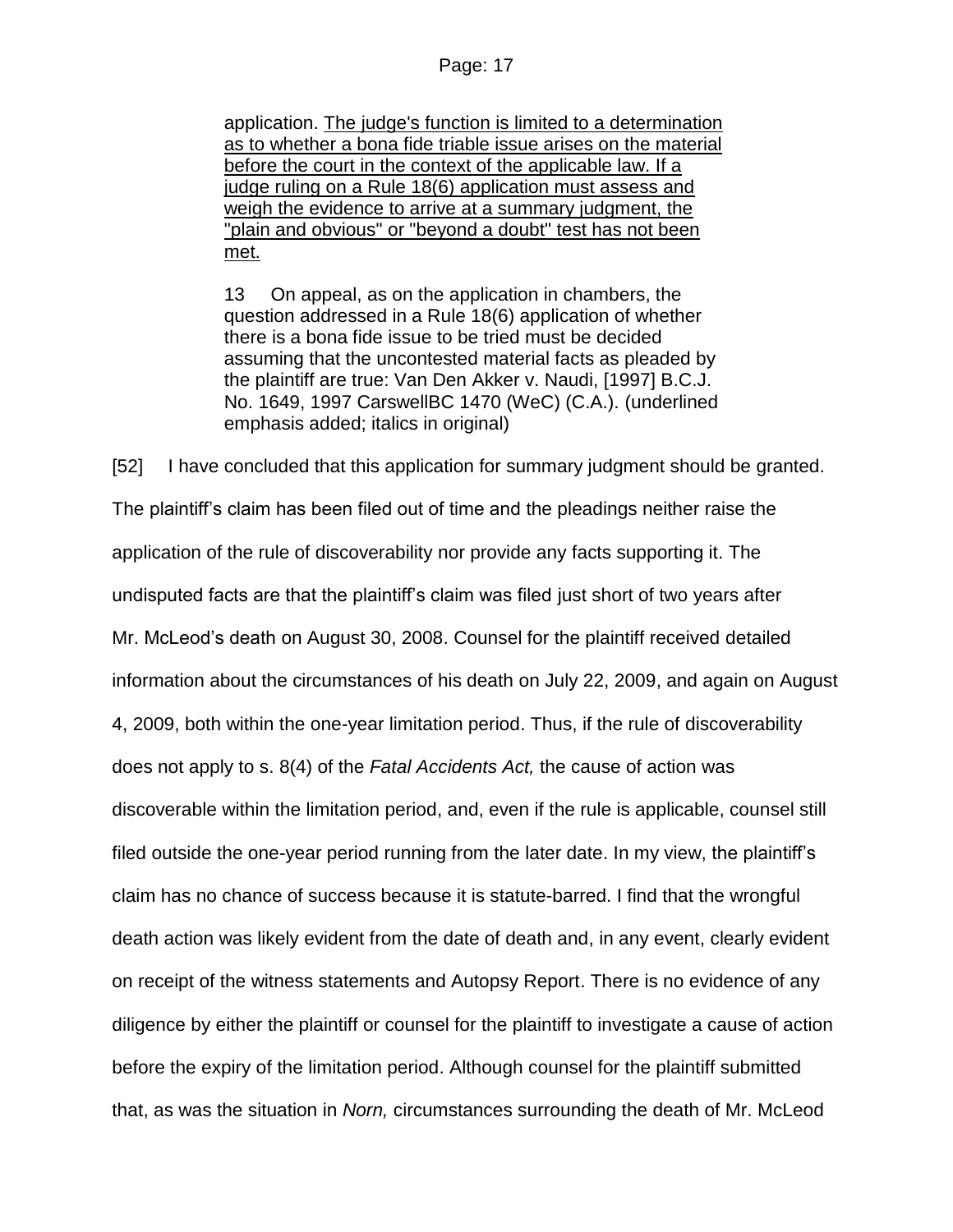were somehow kept from the plaintiff, there is no factual basis supporting this submission in light of the Coroner's disclosure of July 22 and August 4, 2009. While the inquest may have revealed more evidence to support the cause of action, the wrongful death cause of action was evident, at the latest, on receipt of the Coroner's brief. [53] The evidence that has been filed to support the application of the rule of discoverability comes from a lawyer in the firm of counsel for the plaintiff. There is no affidavit from the plaintiff herself. Counsel, in contrast to a layperson, is presumed to know the law, including the applicable limitation period of one year. Counsel received substantial material in the Coroner's disclosure on July 22 and August 4, 2009, and ought to have known at that point that a Statement of Claim should be filed on or before August 30, 2009. Although counsel referred to being retained for the *Fatal Accident Act*  claim only after the coroners' inquest, this argument was not pursued in oral submissions, and I do not find any merit in such an argument. The cause of action arises when the injury, damage and tortfeasor are known.

[54] Counsel for the plaintiff submits that the defendants have not met the condition precedent in Rule 18(6) of including in their affidavit the words "that the deponent knows of no facts which would substantiate the whole or part of the claim." It is my view that the defendant has substantially complied with this provision in swearing that "there is no merit in the whole of the plaintiff's claim", and took this position specifically based on the fact that the plaintiff filed beyond the one-year limitation period. It would not have been appropriate in this context to state that there are no facts which would substantiate the whole or part of the claim. Firstly, the plaintiff did not plead the rule of discoverability in this summary judgment application. Secondly, there are known facts that would support the substantive wrongful death claim, so it is understandable that the defendant cannot